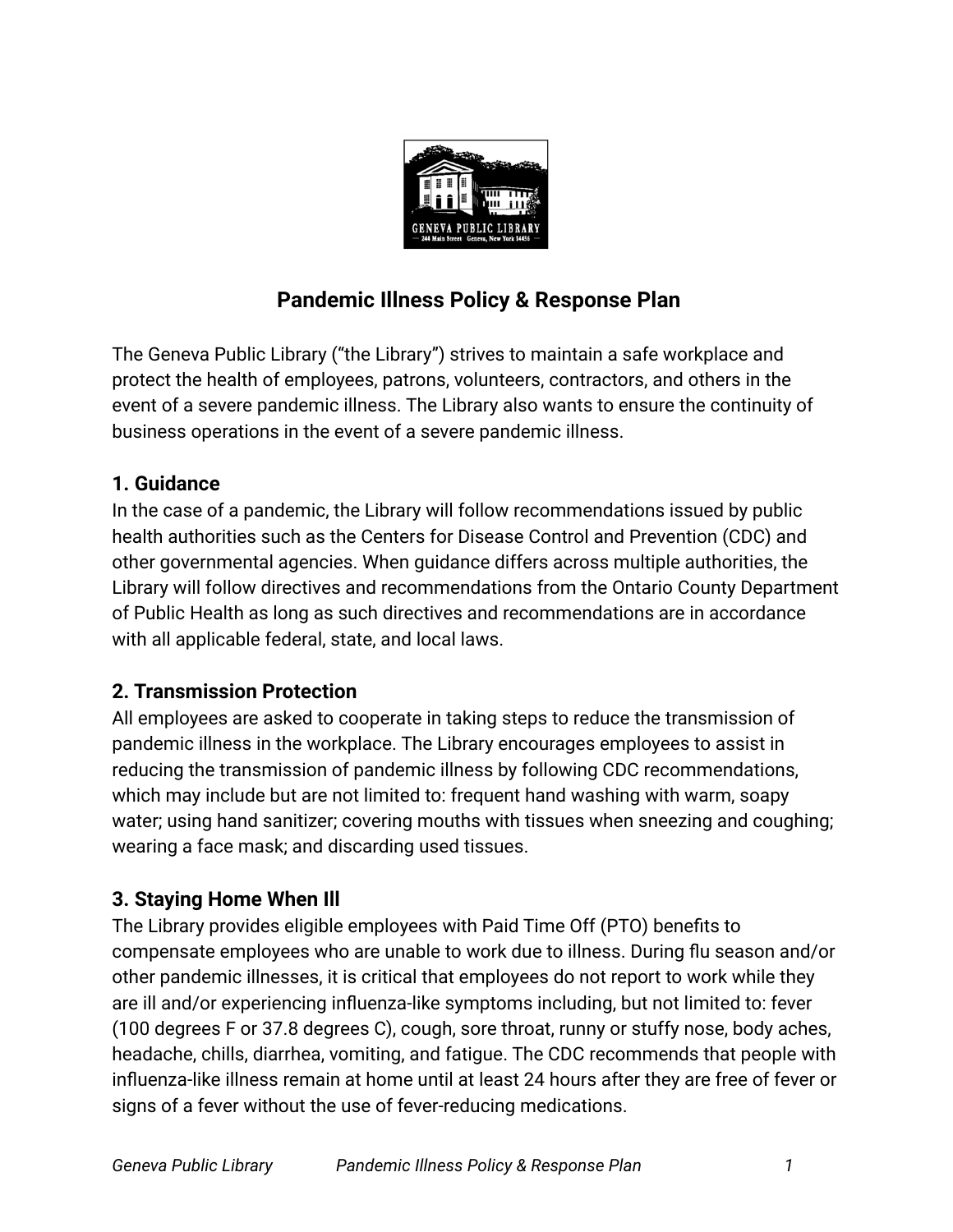# **4. Work Schedules**

A severe pandemic illness could result in a significant level of absenteeism. Some employees may be unable to work if they become ill while others may need to remain home to care for family members or to provide care for children during school closings. The Library has provisions in place to allow employees to work remotely in order to ensure an efficient workplace and employee productivity during various situations, including the event of a severe pandemic illness. During this time, unless otherwise notified in consultation with the Library's Emergency [Closing Policy,](https://www.genevapubliclibrary.net/uploads/4/9/7/8/49788875/emergency_closing_policy.pdf) normal attendance and leave policies will remain in place.

Individuals who believe they may face particular challenges reporting to work during a pandemic should take steps as early as possible to develop any necessary contingency plans. For example, employees might want to arrange for alternative sources of childcare should schools close and/or speak with supervisors about the potential to work remotely or on an alternative work schedule if necessary.

# **5. Confidentiality of Medical Information**

The Library treats any medical information obtained from an employee or an employee's health care provider, including any voluntary disclosure that the employee has contracted an illness, as a confidential medical record. In furtherance of this policy, any disclosure of illness-related medical information will be shared by the Library only on a need-to-know basis and only as necessary to prevent or slow the spread of the illness in the Library, while maintaining confidentiality to the extent reasonably possible. Information will be shared with government officials only if required by law. Library employees, volunteers, contractors, and patrons will not disclose released medical information to the public.

Whenever possible, the Library will avoid disclosing the name of an employee that has tested positive for a pandemic illness and will use descriptions regarding the locations where and times when an infected employee has worked to allow others to determine whether they are at risk of exposure.

# **6. Library Pandemic Response Plan**

The following are general guidelines created in response to the COVID-19 pandemic. Library employees maintain the flexibility to adjust these guidelines in accordance with the conditions of a specific pandemic, and based on mandates and recommendations from Ontario County, the City of Geneva, the Pioneer Library System (PLS), New York State, and other authorities.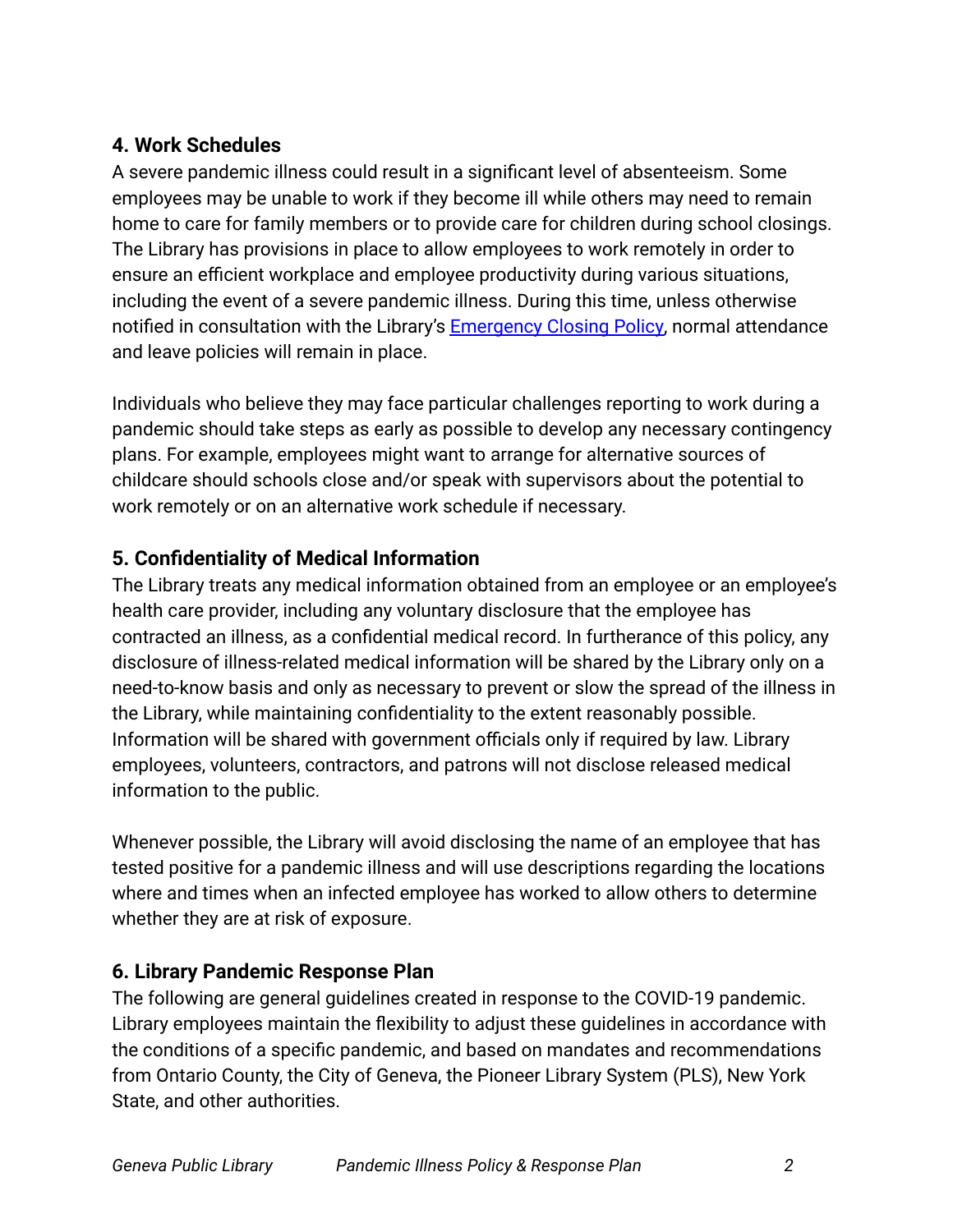# **In the event that Library staffing falls below the minimal level, or if a quarantine has been issued by a public health authority, the Library will move immediately to Level 4.**

#### **Business as Usual –** *Preparedness.*

- Regularly check that emergency policies, procedures, and contact information are up to date.
- Regularly train employees for emergency scenarios.

#### **Level 1 –** *Business as usual, but employees are on alert.*

- The Director and Board of Trustees ("the Board") President will frequently assess latest risks and plan appropriate responses.
- The Director informs employees about latest risks, safety supply instructions, and preventative measures.
	- o Employees more frequently sanitize touched areas and maintain social distance.
- The Director or their designee educates employees on how to find, interpret, and share reliable information with the public.
	- o Employees post resources for reliable information on the pandemic for the public.
- Draft an employee schedule for possible shortened operational hours, employees working from home, and/or abrupt employee illnesses.
- Assess whether employee and/or patron meetings and programs of large gatherings should be postponed or canceled.
- Assess whether the Library needs to restock sanitation supplies and personal protective equipment while supplies last.

# **Level 2 –** *Library will restructure services.*

- Employees and patrons adhere to sanitation and personal protection procedures
- Diminish points of material contact as much as possible between employees and patrons while giving access to the building and needed resources. For example:
	- o Limit acceptance of donations;
	- o Limit access to public bathrooms and fountain;
	- o Limit access to public computers;
	- o Public copying, wireless printing, and scanning available by employees only;
	- o Quarantine/sanitize any incoming materials;
		- Patron late fees may be adjusted.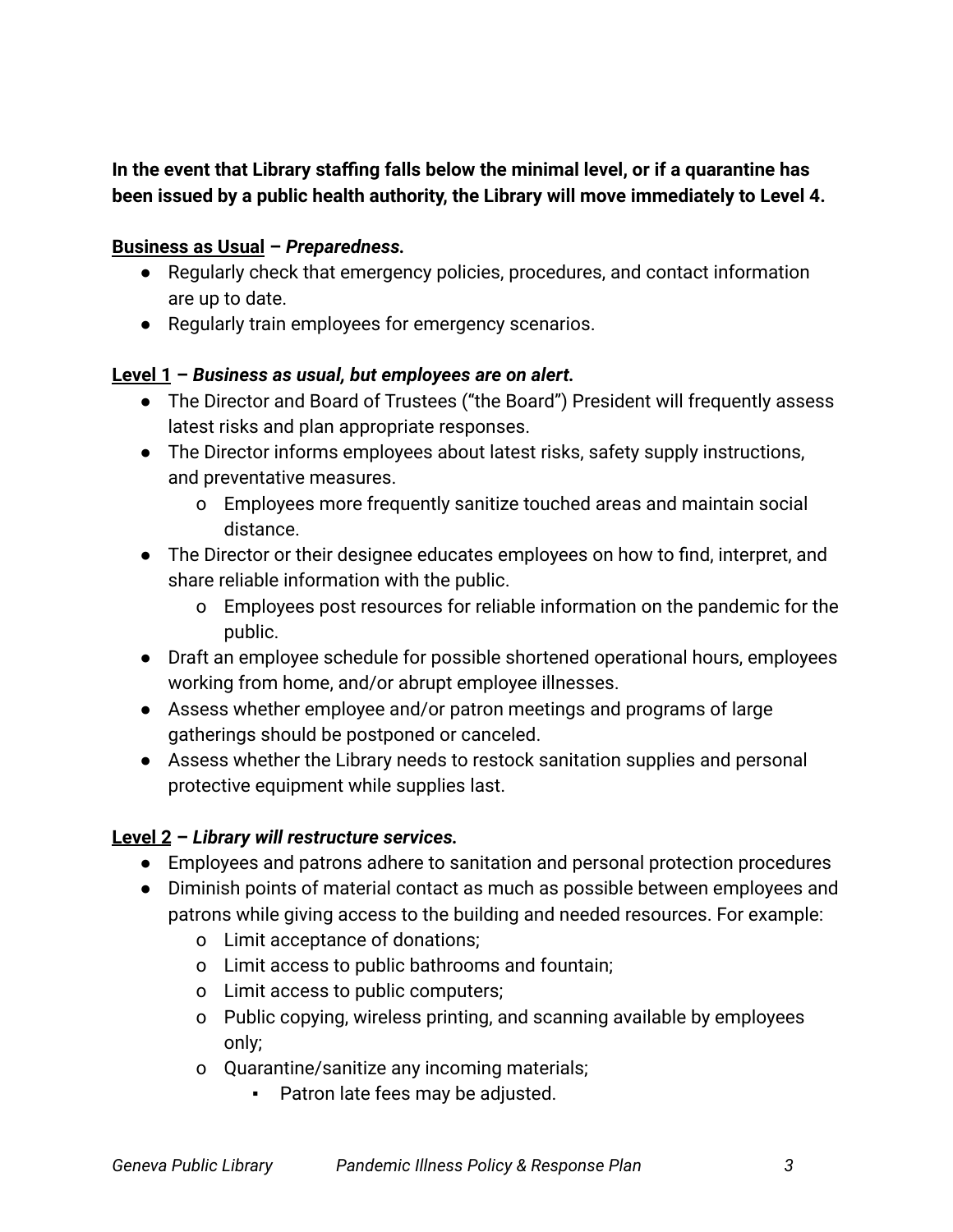- o Reduce in-house meeting sizes to one-on-one;
- o Reduce public access to Library furniture, equipment, toys, etc.
- o Employees should start to shift programming to virtual and take-home kits.
- The Library should post any changes in services to the public as soon as possible.

# **Level 3 –** *Library will limit building access and services.*

- The building may have limited hours of operation.
	- o Encourage employees to work from home as much as possible.
- Employees and patrons adhere to any updated sanitation and personal protection procedures

● Further diminish points of material contact between employees and patrons while giving access to most resources. For example:

- o Do not accept donations;
- o Limit access further, or remove, public computers;
- o Encourage curbside/tableside pickup of holds, wireless prints, or activity kits;
- o Quarantine/sanitize any incoming materials;
	- Patron late fees may be waived.
- o No in-house meetings or programs;
	- Virtual meetings/programming only
- o Remove all public furniture, equipment, toys, etc.
- o Reduce access to, or cordon off, library spaces as possible.

# **Level 4 –** *Library will be closed to the public entirely.*

- After consulting with the Board, the Director will close the Library to public use if either of the following criteria are met:
	- o Minimum staffing levels cannot be reached.
	- o On the recommendation of Ontario County, the City of Geneva, the Pioneer Library System, New York State, and other authorities.
- The Board will decide what public and support services to maintain, as well as how to administer core operations, including but not limited to:
	- o Maintaining the Library's website, social media, and signage to keep the public informed of the Library's status and pandemic response;
	- o Reference questions, which may be answered by phone or email;
	- o The security of the Library building, collections, and equipment;
	- o Ongoing construction project administration, if applicable;